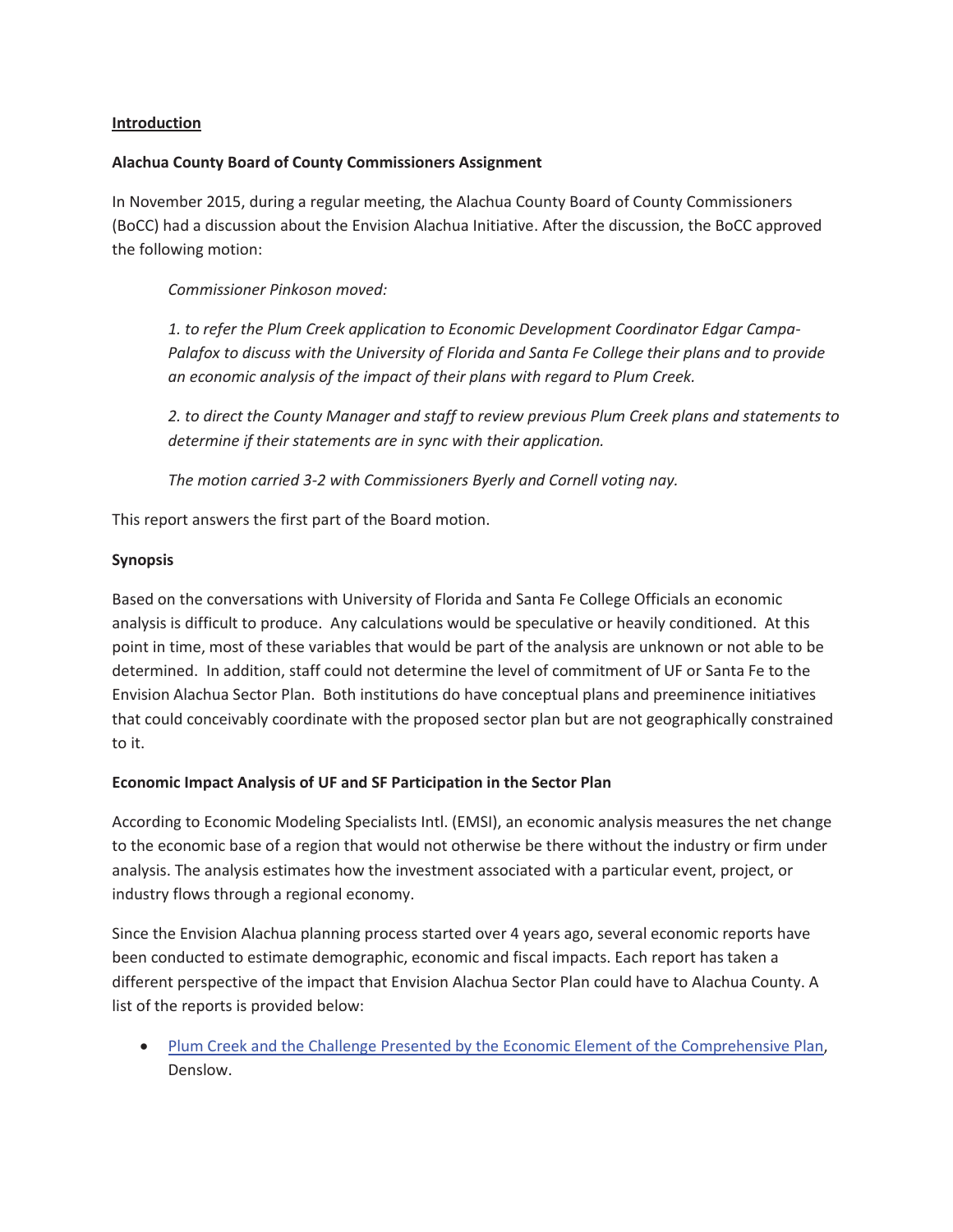- Plum Creek, UF, and Economic Growth in the Gainesville Region, UF Bureau of Economic and Business Research, Dewey, Denslow and Schaub, 2013.
- Fiscal Impacts of the Envision Alachua Sector Plan for Alachua County, Fishkind & Associates Economic Consultants, 2015

While this report's scope is narrower and more focused than previous economic and fiscal impact analysis performed to date, it is just as constrained in terms of the availability of key variables to calculate an economic impact. The findings of this report reports are derived from conversations with UF and SF officials in January 2016. An appendix, with local and national comparable projects and summary of the conversations is provided as supporting information to contextualize the findings.

# **Meetings with University of Florida and Santa Fe Officials**

The University of Florida Office of the President was contacted to establish the appropriate representatives to engage in conversations with Alachua County with regard to the Plum Creek/ Envision Alachua Sector Plan. Two UF representatives were designated: Dr. Jack Payne, UF Senior Vice President for Agriculture and Natural Resources, and Mr. Lee Nelson, UF Director of Real Estate.

Santa Fe College designated Mr. Dug Jones, Associate Vice President for Economic Development, as their representative to engage in conversations with Alachua County, and discuss plans with regard to the Plum Creek/ Envision Alachua Sector Plan.

In early January 2016, two meetings in total were coordinated with UF, SF and Plum Creek officials. The objective was to discuss the Board assignment, gather any available data, information and projections about their plans with the Plum Creek/ Envision Alachua Sector Plan.

A brief summary of both meetings is provided in the appendix.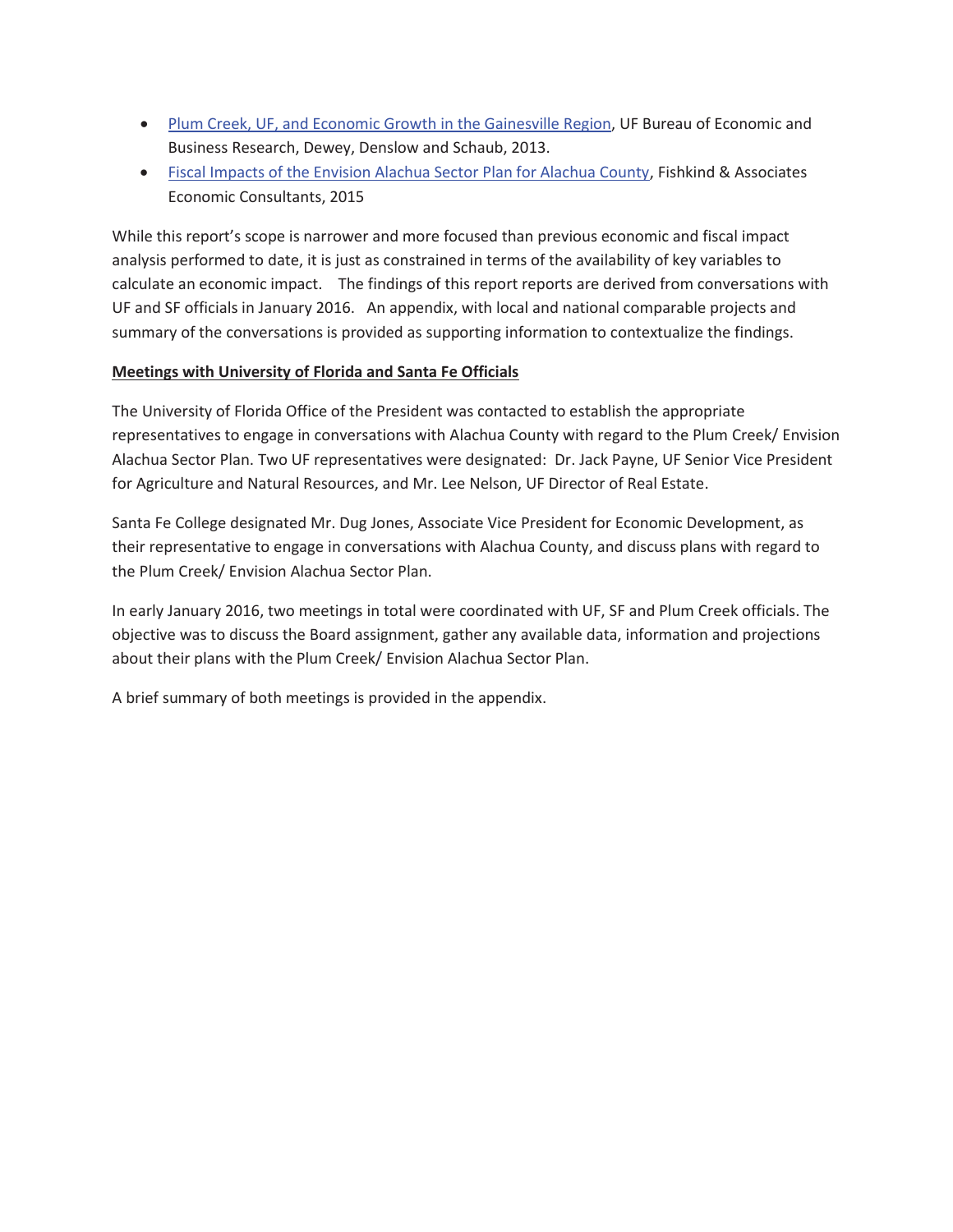# **University of Florida Conceptual Plans**

Dr. Payne mentioned key factors that are aligning with a potential UF/IFAS expansion in the Envision Alachua Sector Plan. The factors are:

- UF's Preeminence Initiative
- UF/IFAS growing research expenditures and strengths
- UF/IFAS facilities reaching capacity
- Unique opportunity for UF to partner with private corporations

The UF's Preeminence Initiative is a driver for a UF/IFAS expansion. UF Preeminence is the university's effort to become an international leader in more than two dozen areas, including health, agriculture, computing and education. The initiative began in 2013 with the UF's designation by the Florida Legislature as the state's preeminent institution. As part of this initiative, UF has already started the process of attracting scientists and faculty.

The initiative grew into an opportunity to achieve national and international recognition for the UF's work in serving students and the world. Some highlights of this initiative are:

- 500 endowed faculty positions UF hopes to establish to align with peer universities
- 300 Machen Florida Opportunity Scholarships available for each freshman class
- \$800 Million- Three year fundraising goal to support UF's preeminence initiative
- 92 Nationally recognized faculty members hired to maximize UF's impact to better serve students, Floridians, the nation and the world
- 28 Focus areas UF has identified for additional support to address complex social issues

Regarding UF plans for the Envision Alachua Sector Plan lands, UF officials discussed the possibility of a public-private partnership with modern laboratories cooperating with agricultural life sciences corporations. An ideal partnership would be securing an agreement with one or more top research agricultural life sciences research companies. With such a partnership, UF/IFAS would co-locate a research facility that would generate collaborative research and development synergies. The partnership would have a minimal use of agricultural fields, and instead focus on research greenhouses, laboratories space and buildings.

There are several variables necessary to quantify the net change and economic impact to the region caused by UF/IFAS participation in the Sector Plan. These variables include:

- Estimated total acreage
- Estimated facility size (square footage)
- Estimated total capital investment
- Estimated employment numbers
- Estimated types of jobs created
- Estimated total annual payroll
- Estimated Build-out timeline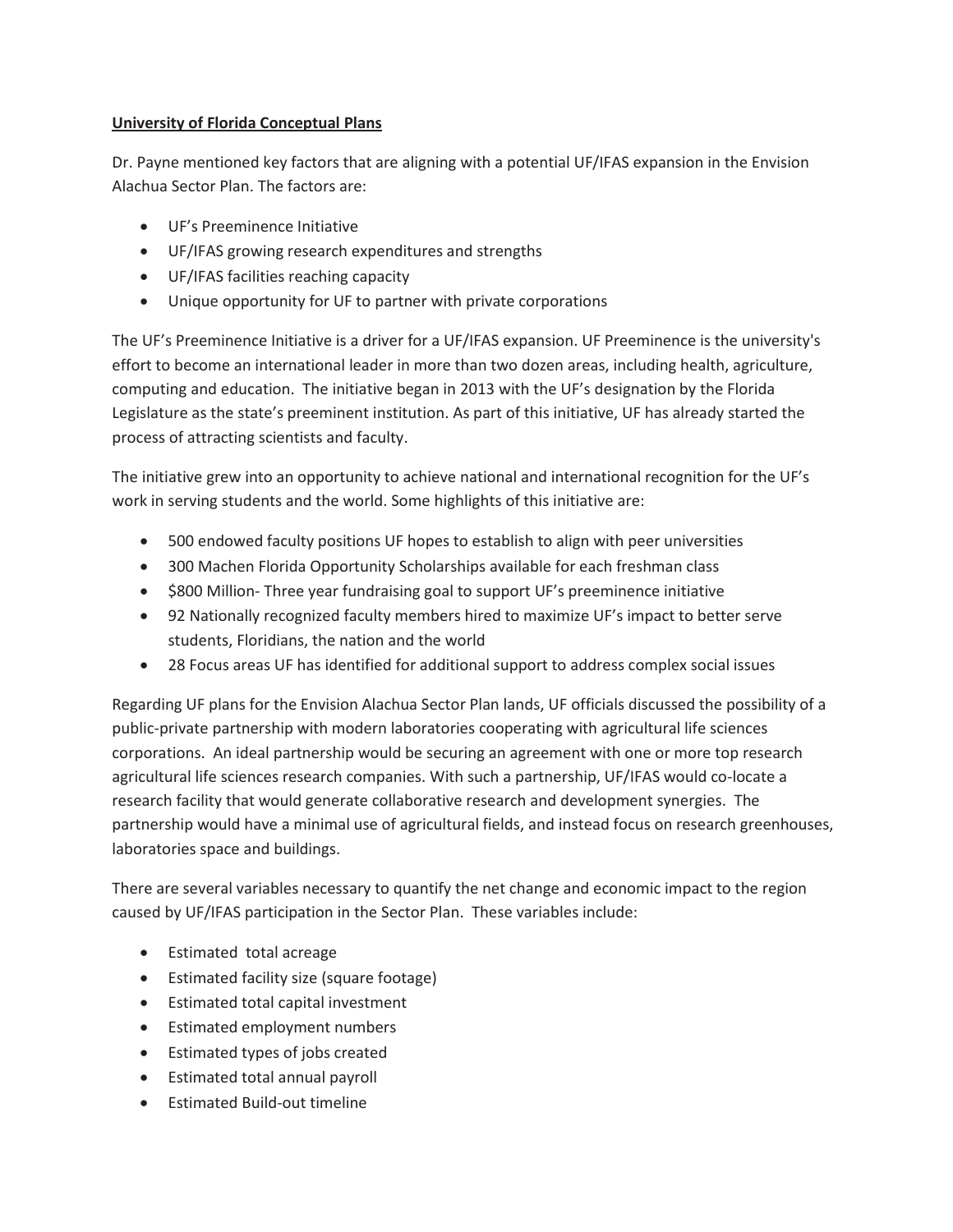At this point in time, most of these variables are unknown or not able to be determined. Any calculations would be speculative or heavily conditioned. UF officials were not able to provide these specific variables for their plans due to their long-term timeframes.

Magnitude of these variables will also highly depend on the partnership with private sector firms that Plum Creek may bring with its recruitments efforts. Results could further vary depending on the structure of the partnership with UF.

During the conversations with UF and SF officials, they discussed Plum Creek's recruitment outreach process that was underway. The goal of this is to attract companies to the area, capitalizing on research strengths out of UF, IFAS, and job training opportunities out of SF. The agricultural life sciences sector is one of the focus areas for these recruitment efforts.

The Envision Alachua Planning Process identified short term opportunities for attracting companies in the Agricultural Life Sciences. The subsectors identified were:

- Agricultural Chemical Manufacturing
- Crop management R&D and Production
- Food Safety R&D

The long term opportunities for attracting companies in Agricultural Life Sciences were identify as:

- Agricultural Biotechnology R&D and IT
- **•** Automatous Systems Manufacturing

In addition to Agricultural Life Sciences recruitment efforts, Plum Creek was also targeting industries in Advanced Logistics, Advanced Materials, Human Life Sciences and Software/IT.

In 2012, Plum Creek contracted with a planning and design consultant, Sasaki Associates, to perform a land use analysis, planning, and design for Phases II & III. Dr. Payne was involved in conversations with Sasaki at this time.

The result of these early conversations was a conceptual plan for a 185 acre clustered campus made up of a 45 acre wetland park, 85 acres of agriculture fields, and 55 acres of developable area.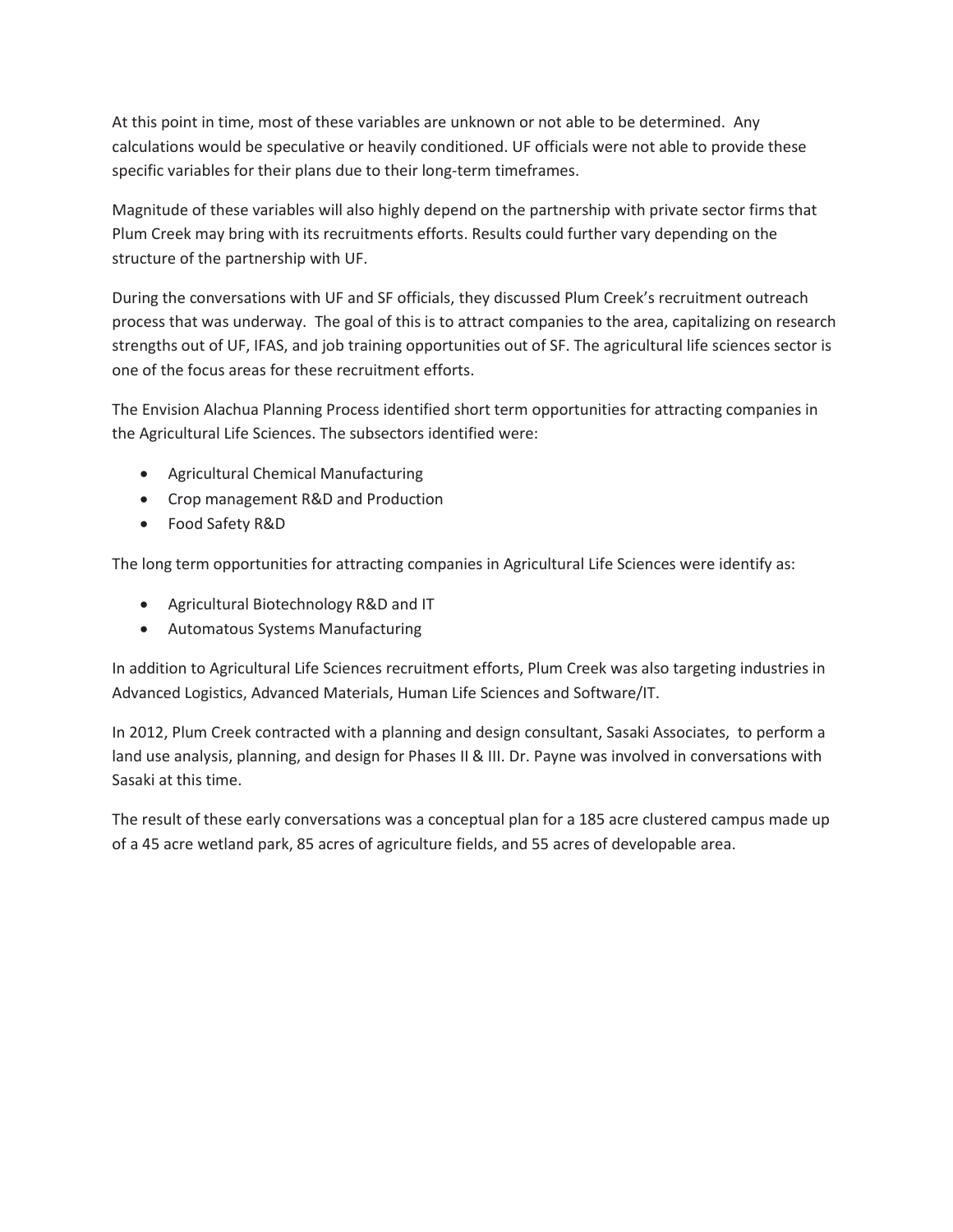### **Santa Fe College Conceptual Plans**

Santa Fe College's role in the Envision Alachua Sector Plan will be determined by the type and number of companies that decide to locate on the sites. Their participation would be governed by the workforce and training needs of the companies that are recruited by Plum Creek and or UF/IFAS if they are part of the Sector Plan.

SF's officials envision a potential participation in similar shape and role as the Perry Center for Emerging Technologies in Alachua. This center would be the closest example to a co-located center with private industry offering workforce training and continuing education in response to private industry needs.

At this point in time, most of the variables needed to perform an economic impact analysis are unknown or are still undetermined. Santa Fe College officials were not able to comment on specific details. Calculating an economic impact for Santa Fe College has the same variable inputs and complications and conditions as noted with UF.

## **Sources:**

http://www.ufl.edu/about/university-facts/

http://ufpreeminence.org/what-is-uf-preeminence/

http://ifas.ufl.edu/about-us/

http://ifas.ufl.edu/media/ifasufledu/ifas-dark-blue/docs/BriefingBook2013.pdf

http://www.sfcollege.edu/locations/index

http://www.sfcollege.edu/locations/perry-center/index

http://www.economicmodeling.com/2014/01/07/the-rights-and-wrongs-of-economic-impact-analysisfor-colleges-and-universities/

http://www.sasaki.com/project/324/envision-alachua-sector-plan-and-detailed-specific-area-plans/

http://progressparkfl.com/about-progress-corporate-park/

Envision Alachua – Supplemental Report – Economic Development Target Audiences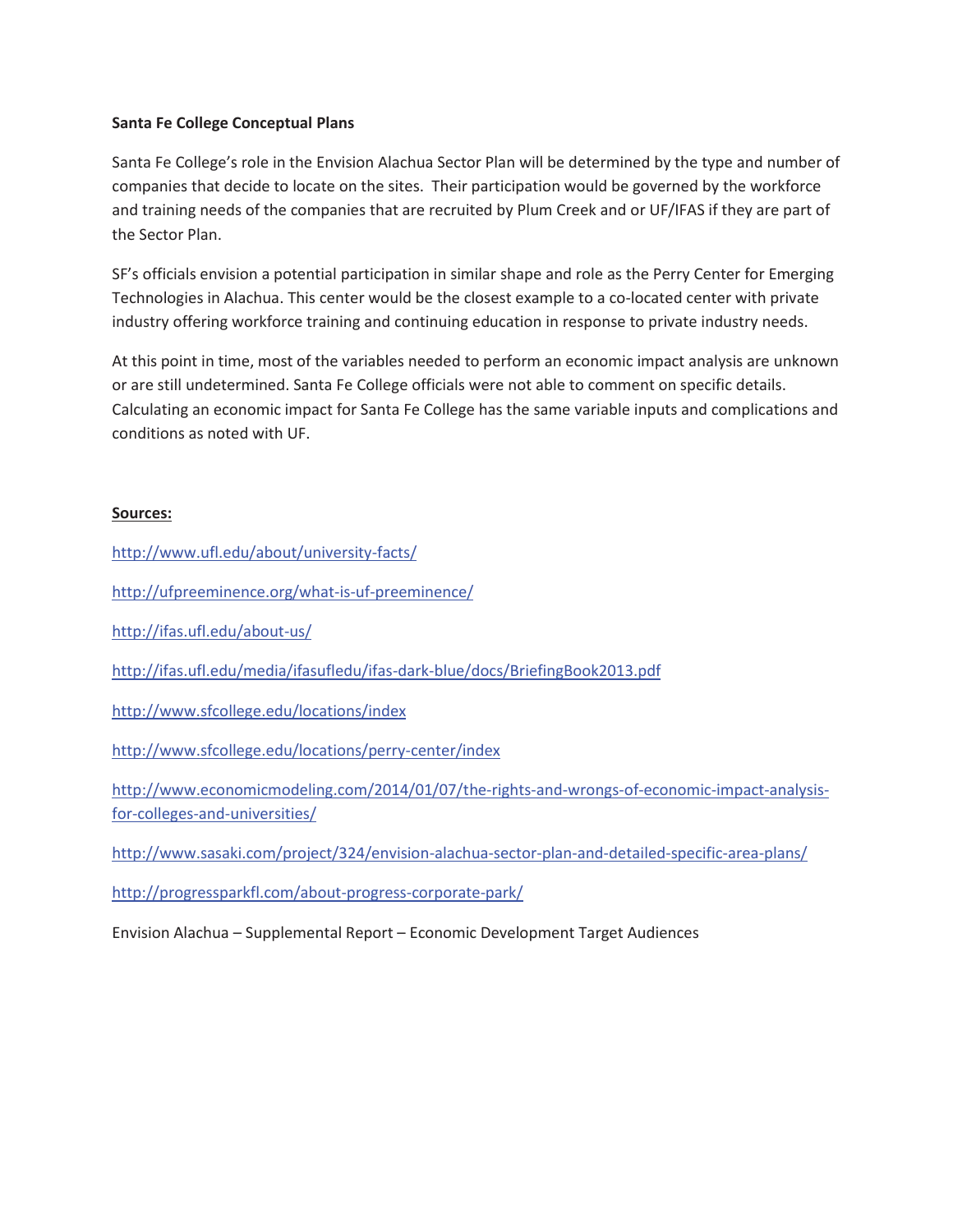## **Appendix**

## **About the University of Florida**

The University of Florida (UF) is one of the nation's largest and most comprehensive institutions of higher learning, consistently ranked among the nation's top universities. UF has an impressive track record in education, research and commercialization, ranking in the top of Public Universities for transferring research discoveries to the marketplace.

UF is a research engine with 50,000 students, 70 doctoral programs, and research expenditures in excess of \$702 million annually, contributing \$8 billion to the state of Florida economy each year.

## **About the University of Florida Institute of Food and Agricultural Sciences**

The University of Florida Institute of Food and Agricultural Sciences (UF/IFAS) was created in 1964 to consolidate the agricultural, natural resources, and life sciences teaching, research and extension programs at the University of Florida. UF/IFAS is a federal-state-county partnership dedicated to developing knowledge in agriculture, human and natural resources, and the life sciences, and enhancing and sustaining the quality of human life by making that information accessible.

UF/IFAS provides research and development for Florida's agricultural, natural resources and related food industries. Because of this mission and the diversity of Florida's climate and agricultural commodities, UF/IFAS has facilities located throughout the state of Florida.

UF/IFAS's expenditures for the year 2011-2012 exceeded \$328 million. UF/IFAS' sponsored research awards for the year 2011-2012 exceeded \$112 million.

In addition to extension offices in each of Florida's 67 counties, UF/IFAS has 1,249 buildings, 3,622,462 gross square feet and 27,279 acres throughout the state, including facilities on the UF campus in Gainesville FL. These facilities are used for teaching, research and demonstration:

- 16 on-campus academic departments and schools
- x UF/IFAS Extension offices in all 67 counties (counties operate and maintain)
- 12 Research and Education Centers (RECs) located throughout the state
- 4 Research and Demonstration sites, 1 research forest, and 1 biological field station
- 5 statewide locations with undergraduate degree programs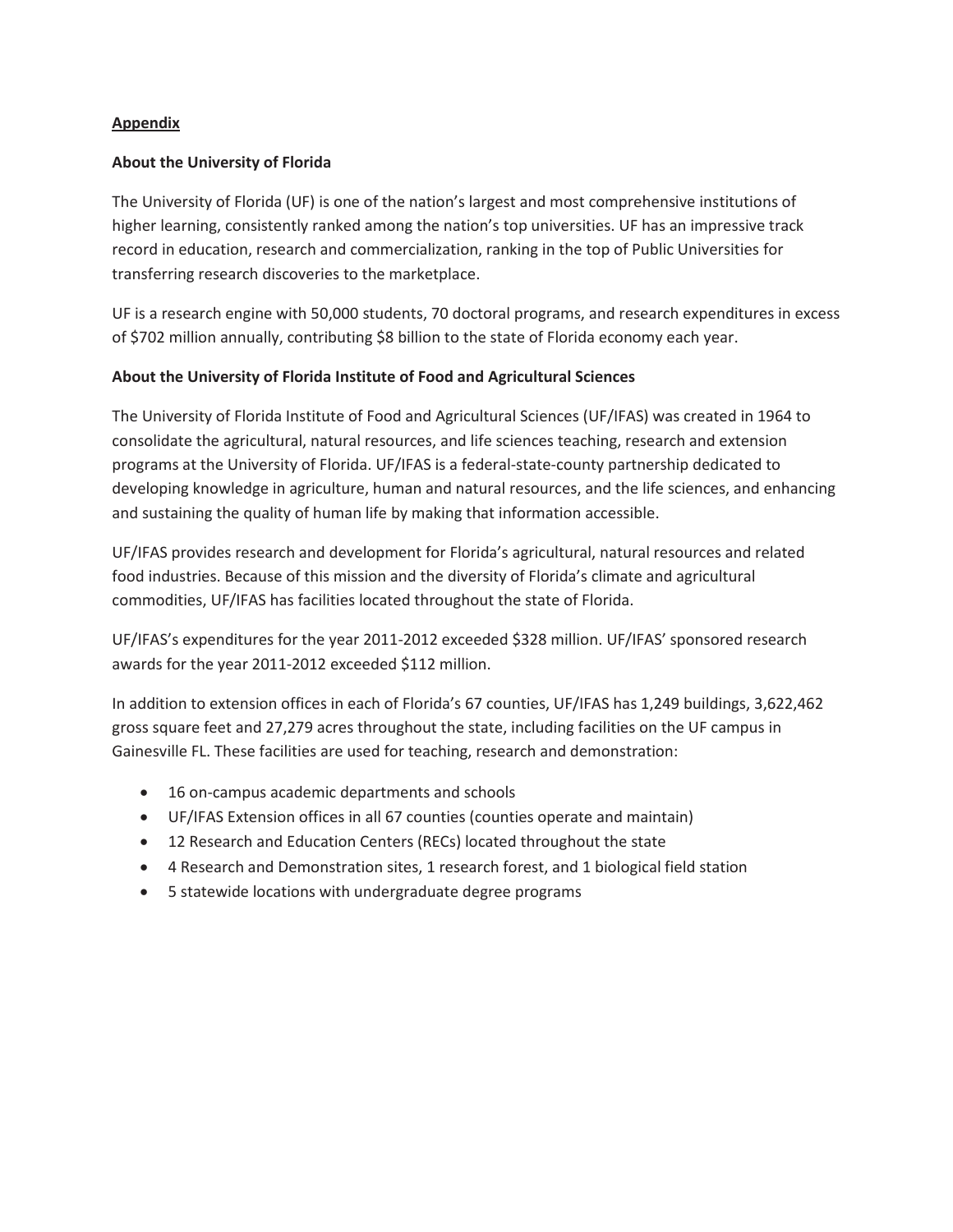### **About Santa Fe College**

Santa Fe College (SF) is one of the premier public colleges in the United States. A member of the Florida College System, a statewide system of 28 public colleges, SF was chartered by the State of Florida in 1965.

SF supports the industry and workforce training needs in Alachua and Bradford Counties by offering a wide array of more than 140 academic degrees, programs, certificates, apprenticeships and continuing education/corporate training courses. Curriculum is developed in close association with industry partners across the spectrum of business and industry sectors.

SF was recently named the winner of the 2015 Aspen Prize for Community College Excellence by the prestigious Aspen Institute. SF was named number one over 1,000 institutions nationwide and has been in the top 10 of U.S. community colleges since 2012.

Presented every two years, the Aspen Prize is the nation's signature recognition of high achievement and performance in America's community colleges. The selection of the top 10 colleges was based on student academic achievement, degree and college completion, job placement, and minority and lowincome student accomplishment.

SF serves approximately 20,000 students (approximately 16,000 students seeking a degree, and 4,000 students participating in continuing education).

SF has seven locations and two incubators in North Central Florida:

- Northwest Campus (Northwest Gainesville)
- Andrews Center (Starke)
- Blount Center (downtown Gainesville)
- Davis Center (Archer)
- Kirkpatrick Center (East Gainesville)
- Perry Center for Emerging Technologies (Alachua)
- Watson Center (Keystone Heights)
- Center for Innovation and Economic Development (Downtown Gainesville)
- Gainesville Technology Entrepreneurship Center (East Gainesville)

SF Business Incubation Programs provides training and resources to support entrepreneurs in Alachua and Bradford counties. Participants are supported through the Center for Innovation and Economic Development (CIED) and Gainesville Technology Entrepreneurship Center (GTEC).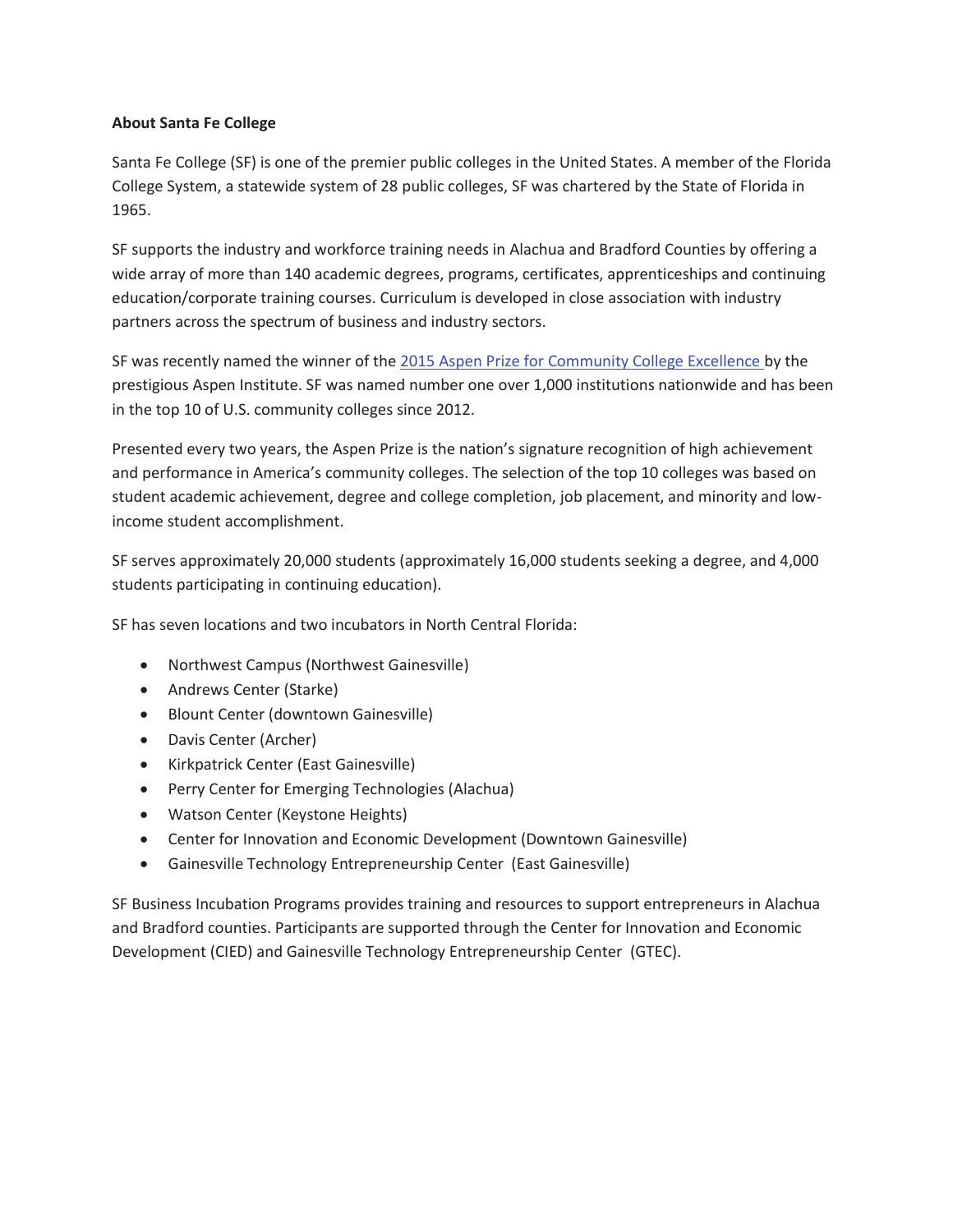### **Local Comparable Projects**

There are local examples of research campus with public private partnerships. The comparable examples below, though not at the same scale as the proposed sector plan, are relevant as they involve UF and Santa Fe and fit within their broader efforts to reach preeminence and mission.

### **Charles R. and Nancy V. Perry Center for Emerging Technologies**

According to SF officials, the Perry Center for Emerging Technologies could be the best comparable project to envision the impact to their plans in the Envision Alachua Sector Plan sites.

The Perry Center is located in the City of Alachua, and encompasses a 30,000 square foot building. The center opened in 2009 and has functioning laboratories and state-of-the-art technology classrooms. The Perry Center focuses specifically on emerging technology degrees, offering an Associate of Science degree in Biotechnology Laboratory Technology and a Bachelor's of Applied Science degree in Clinical Laboratory Science.

SF intentionally located the center near Santa Fe High School and Progress Corporate Park. Santa Fe High School offers a biotechnology program that articulates to the SF Biotechnology A.S. degree. The center also serves the training needs of biotech companies located at Progress Corporate Park. This is a 204 acre industrial park with approximately 1,200 employees, anchored by the UF's Sid Martin Biotechnology Incubator, RTI Surgical, lntermed, and graduates of the UF Sid Martin Incubator (Nanotherapeutics, Banyan Biomarkers and Axogen).

### **Progress Park**

In the early 1980s, Dr. Robert Marston, then UF president, envisioned this office and research park where university technology projects and private start-up companies could co-locate for the mutual benefit of both.

Progress Park development has been shaped by the presence of a major UF spinoff, RTI Surgica, as well as UF's Sid Martin Biotechnology Incubator program. Two-thirds of the more than 30 Park businesses are bioscience or technology companies. Approximately 1,200 people work in the Park.

The UF Sid Martin Biotechnology Incubator is a 40,000 square footage bio-business incubator facility was built with a combination of USDA, UF and State of Florida funding. The \$11.5 million complex with its 6,000 SF small animal facility, 20,000 SF large animal facility, and 600 SF climate-controlled greenhouse (a second has since been added) was one of the first bio-business incubators in the United States.

The UF Sid Martin Biotechnology Incubator was recently internationally recognized as the National Business Incubation Association's 2013 Incubator of the Year.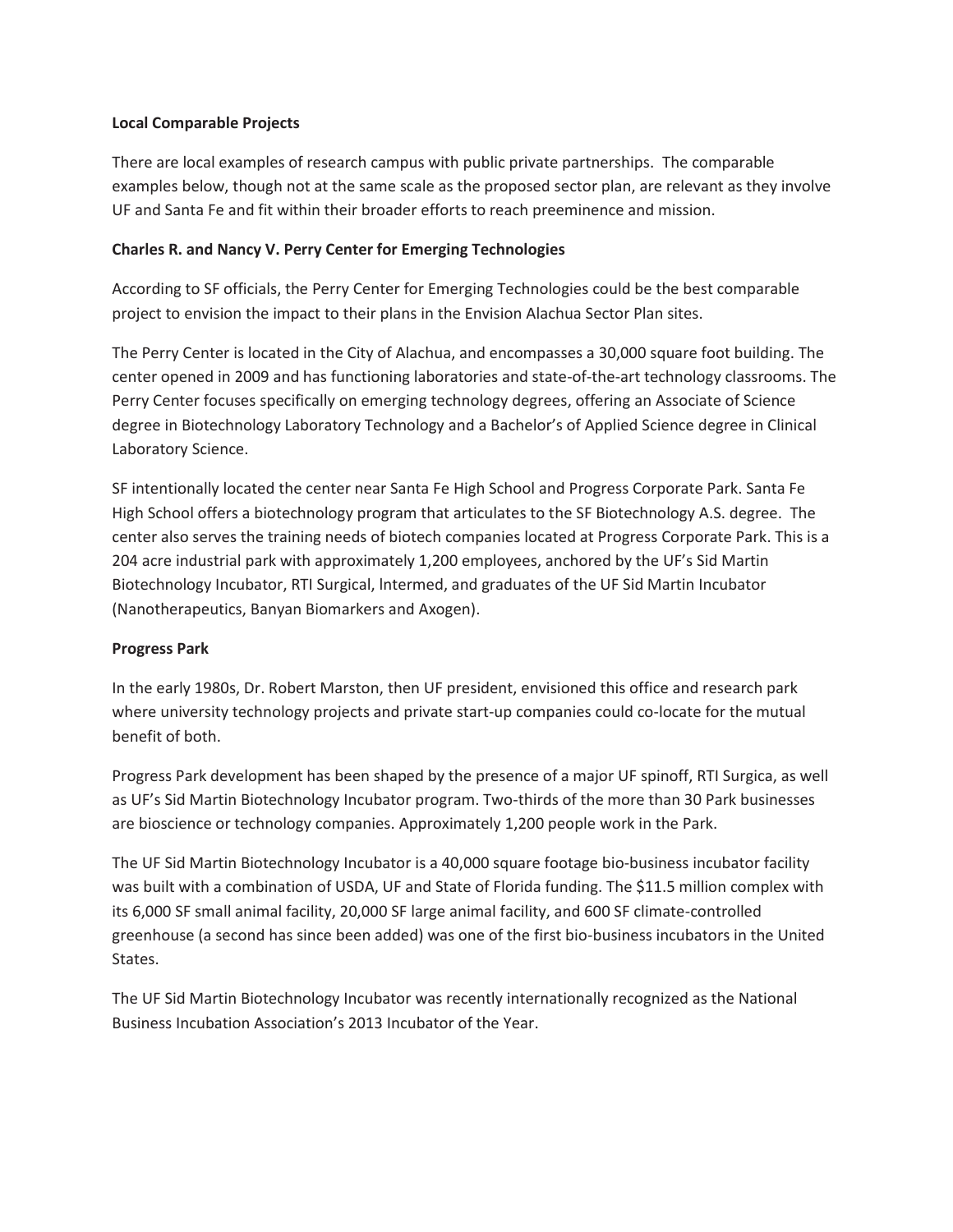### **National Comparable Projects**

#### **Cornell Agriculture and Food Technology Park**

- **Acreage:** 72 acres located adjacent to the New York State Agricultural Experiment Station
- **Industries:** Agriculture and bio-based and food industries
- Anchor: 20,000 square foot, multi-tenant flex technology incubator
- x **Project Build-Out:**
- x **Employment Numbers:** N/A
- **•** Capital Investment to Date: \$75 million
- x **Established:** 2005

#### **Texas Tech Innovation Hub and Research Park**

- x **Acreage:** 120-acre campus
- **Industries:** Technology sector (including ag)
- Anchor: 40,000 square foot building with space for 16-24 laboratories
- **Project Build-Out:** a potential 1 million square feet of buildings over the next several years
- x **Employment Numbers:** N/A
- **•** Capital Investment to Date: \$29 million
- x **Established:** 2015

### **Purdue University Research Parks, West Lafayette, IN**

- **Acreage:** Network of five locations, 980 acres (aerospace district), 400 acres (Ameriplex-Indianapolis), 386-acre (AmeriPlex at the Crossroads), 4-acre (New Albany), 725 acres (West Lafayette)
- **•** Industries: Technology sector
- **Anchor:** more than 260 companies
- x **Project Build-Out:** N/A
- x **Employment Numbers:** 4,500
- **Capital Investment to Date:** \$256 million
- x **Established:** N/A

#### **Ohio State University Research Park**

- **•** Acreage: 56+ acre campus
- **•** Industries: Technology sector
- **Anchor:** Rev1 Ventures (64,000 SF incubator) and 22 companies occupying aprox. 350,000 square feet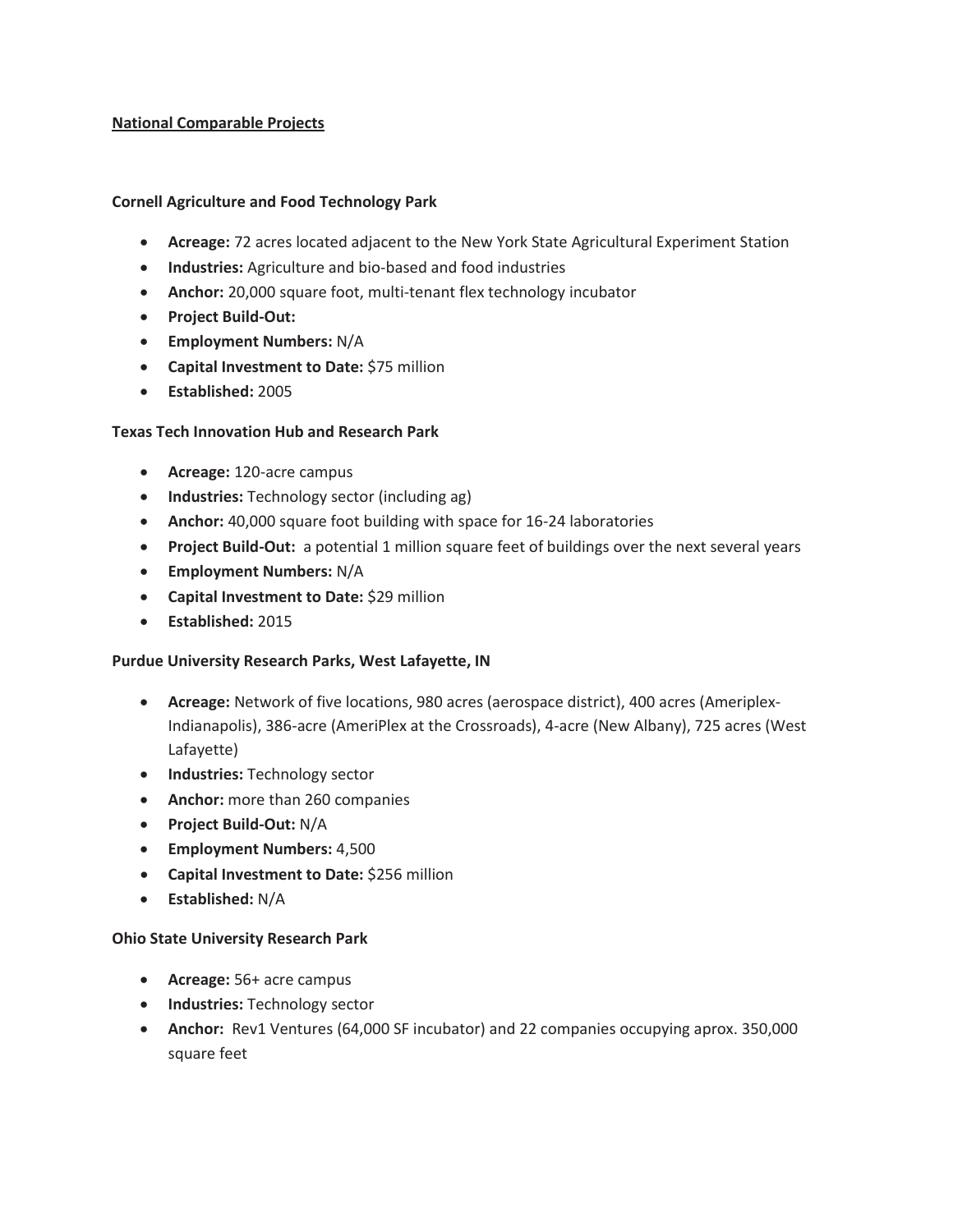- **Project Build-Out:** 8 buildings with approx. 444,000 SF of office, research, education and specialized laboratory space, with other 30 acres of undeveloped land that will accommodate at least 720,000 SF of building space
- x **Employment Numbers:** N/A
- x **Capital Investment to Date:** N/A
- x **Established:** 1998

## **University of Arizona Tech Park**

- **•** Acreage: 1,345 acre campus
- **Industries:** Advanced energy; Arid lands agriculture and water; Health and biosciences; Defense and security; Intelligent transportation and smart vehicles; and Mining**.**
- **Anchor:** Over 40 companies and organizations including IBM, Citi, Raytheon and United Health Group/OptumRx
- **Project Build-Out**: 2 million square feet of office, laboratory, and production space
- **•** Employment Numbers: 6,500 employees
- x **Capital Investment to Date:** N/A
- x **Established:** 1994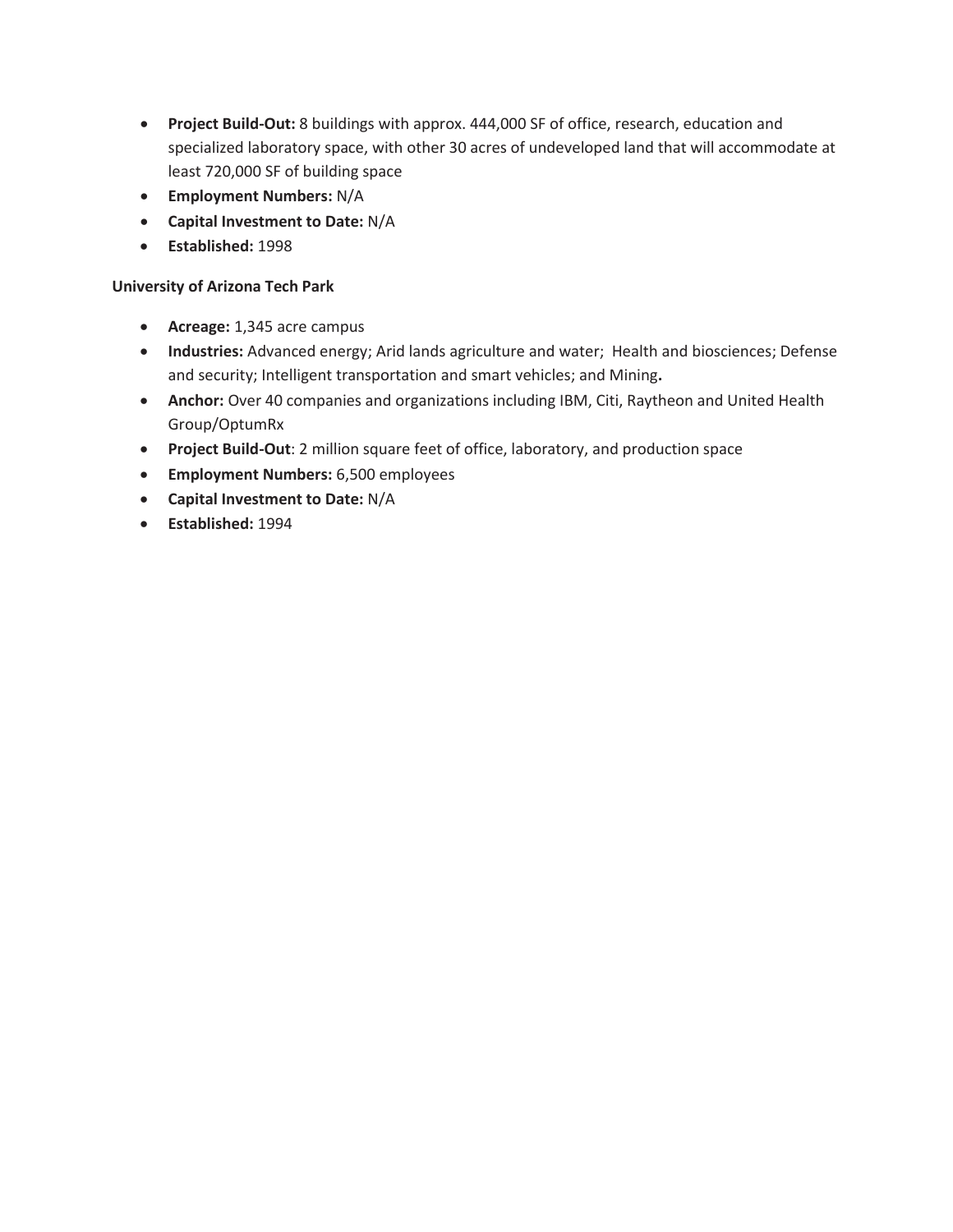## **Meeting with UF Officials**

Date: January 4, 2016

Meeting Participants:

- Dr. Jack Payne, UF Senior Vice President for Agriculture and Natural Resources
- **•** Lee Nelson, UF Director of Real Estate
- Gray Swoope, VisionFirst Advisors President & Chief Executive Officer (representing Plum Creek)
- James K. Harriott, Jr., P.E., Alachua County Deputy County Manager
- Edgar Campa-Palafox, Alachua County Economic Development Coordinator

Initial Discussion:

- $\bullet$  Dr. Payne mention as an introduction to the meeting, that he was a participant in the Envision Alachua Planning Process
- Dr. Payne mentioned that UF/IFAS is the umbrella for 360 million annual budget, and groups veterinary medicine; forestry; natural resources; county extension; farms, etc.

UF/IFAS Past & Future Expansion:

- Ohio State University and University of California- Davis were mentioned as examples of similar universities to UF operations, since all of them were established as land grants institutions
- UF has a many old and historic buildings since the university was established as a land grant institution
- Many agricultural fields located in campus had disappeared as the UF campus expands with buildings and infrastructure to accommodate research, faculty and student body growth
- UF currently has an infrastructure challenge for the future, with an approximately \$200 million need for infrastructure, buildings and labs and research space
- UF/IFAS has approximately \$60 million need in capital improvements, defer maintenance and research space needs
- These factors make an agricultural campus in the Envision Alachua lands an attractive and interesting proposition
- Plum Creek contracted Sasaki Associates to join the planning process and lead the land use analysis, planning, and design for Phase II & III
- Dr. Payne mentioned that he already started conversations with Sasaky Associates to come up with concept/vision for UF agricultural campus in the Envision Alachua Sector Plan land
- Dr. Payne mentioned that the Massachusetts Institute of Technology (MIT) campus could be a model for what could happen here in Envision Alachua Sector Plan lands
- Kendall Square in Cambridge, Massachusetts was mentioned as another example where private industry partners with higher education and research institutions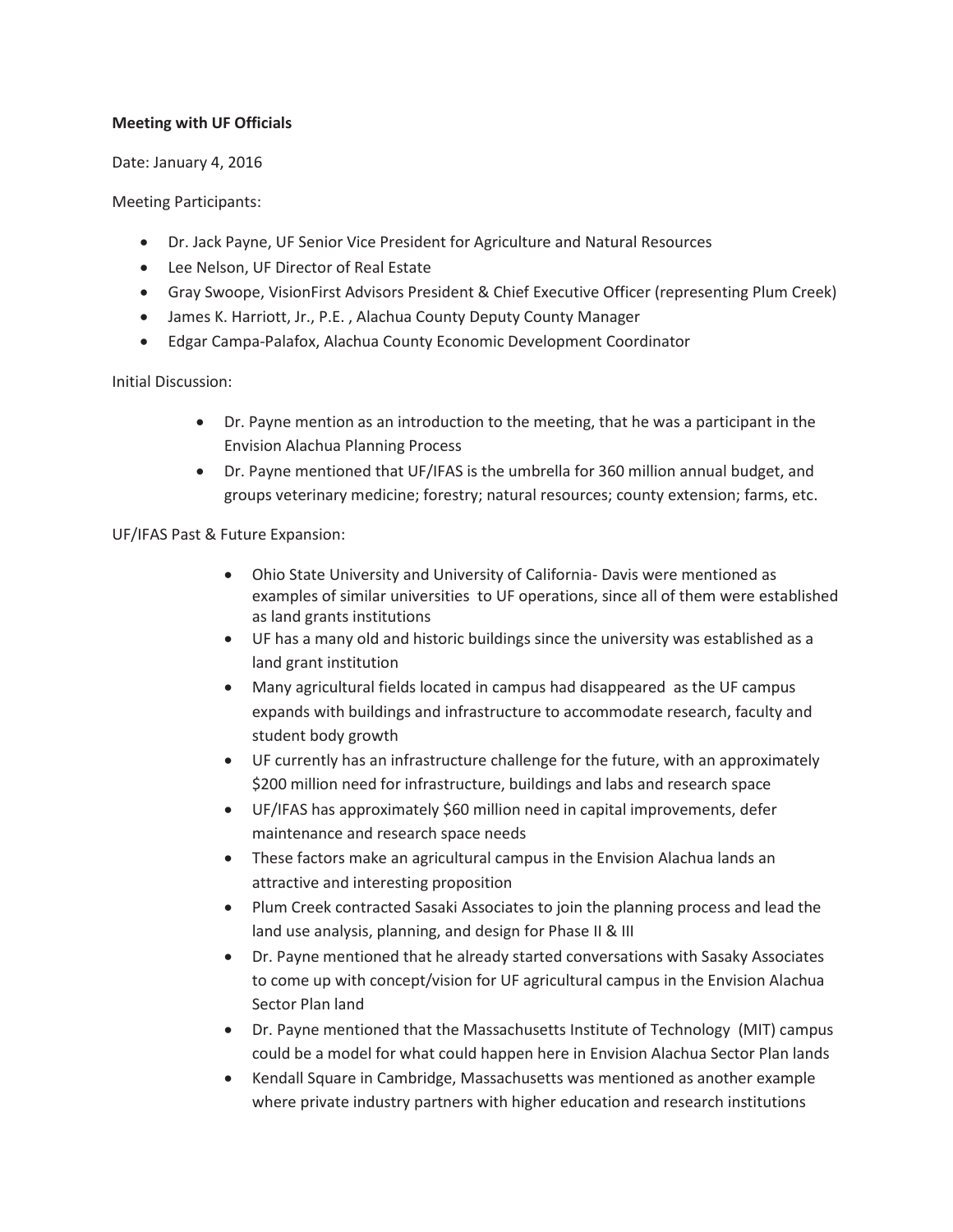- Devens biomedical manufacturing hub was also mentioned
- Mr. Nelson mentioned that it will take more than the land to move a project like this forward. Mr. Nelson mentioned that it is all about the partnerships, since land is the cheapest component of the equation
- Dr. Payne mentioned the rare opportunity that UF/IFAS has to work with Plum Creek (one land owner that is a willing to partner) interested in partnering with UF to bring to life a satellite campus

## Future Plans Drivers for UF/IFAS

- Dr. Payne mentioned different factors that are aligning to drive a potential UF/IFAS expansion in the Envision Alachua lands
	- $\circ$  As part of the UF Preeminence, UF/IFAS already started the process of hiring and attracting top scientists and faculty
	- o Opportunities to attract research and development and agriculture-related jobs to Alachua County due to the UF/IFAS growing research
	- o UF/IFAS research expenditures keeps growing and expanding every year
	- o UF/IFAS is reaching capacity at different facilities around the state
	- o Unique opportunity for UF to partner with private corporations, and one of the largest land owners in the state and county (Plum Creek)
	- o UF's Preeminence advancement, an effort to become an international leader in more than two dozen areas, including agriculture
	- o Need to maintain UF competitiveness in relation to other institutions around the state, region and country
	- o The availability of a diverse pool of good jobs in our region is crucial to accommodate trailing spouses, making the process of hiring top faculty easier
- The UF/IFAS Plant Science Research and Education Unit is located at the Citra Station
- The station located in Citra, FL was mentioned as an example of a station that is at capacity and maximum buildout
- The Citra Station was mentioned as a similar operation of what could happen in the Envision Alachua land
- Dr. Payne envisioned a public-private partnership ag research and corporate park with modern laboratories in cooperation with agriculture research corporations and UF/IFAS
- Regarding the future vision of UF/IFAS facilities located at the Envision Alachua, it was mentioned that the presence of fields would be minimal, with mainly green houses and laboratories and research buildings
- The partnership with top agricultural research companies would create the opportunity to co-locate a UF/IFAS research facility to generate research, funding and employment synergies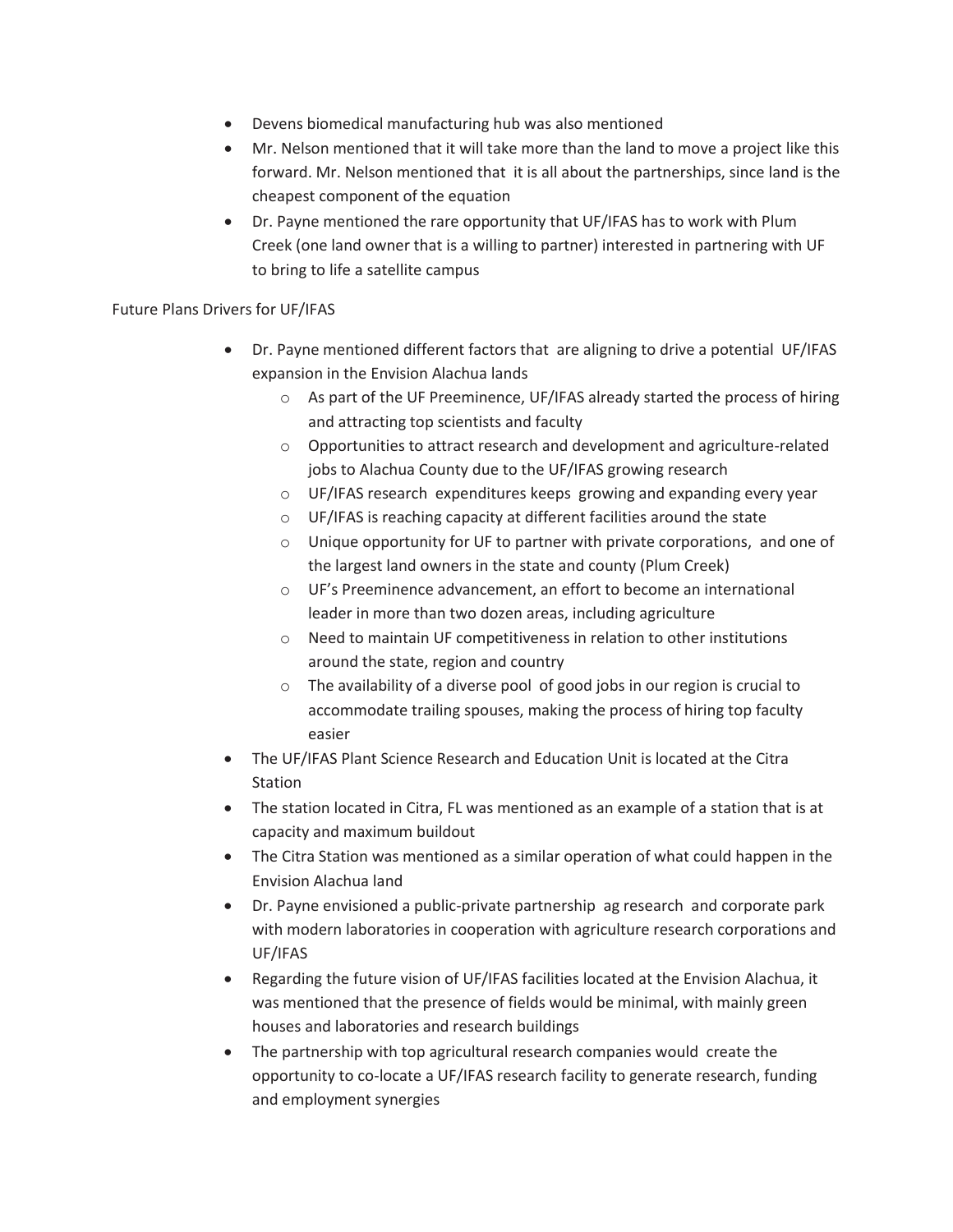#### UF Master Plan

- The Campus Master Plan (CMP) is the foundation for University of Florida facilities and land resources for the next ten years and beyond
- The 2015-2025 Plan addresses facilities in Alachua County including main campus and 13 satellite properties
- As agricultural fields are relocated from UF, land on campus is available for development, new buildings and facilities
- At this point in time, the ag research and corporate park is not in the Campus Master Plan

## Project Timeline:

- At this point in time, UF officials mentioned that there is no set budget or timeline
- The partnership between UF/IFAS and a private ag research company will depend of the recruitment effort started by Plum Creek
- Plum Creek has an outreach process underway to recruit companies that might want to move onto the Envision Alachua sites and collaborate with UF/IFAS
- Plum Creek officials have been in several recruitment trips searching for recruitments prospects

### **Meeting with SF Officials**

Date: January 5, 2016

Attendees:

- Dr. David Denslow, Retired UF Professor
- Rose Fagler, Manager Community Relations Florida, Plum Creek
- Susan Davenport, CEO/President, Gainesville Area Chamber of Commerce
- Dug Jones, Associate VP for Economic Development, Santa Fe College
- Gray Swoope, VisionFirst Advisors President & Chief Executive Officer
- Edgar Campa-Palafox, Economic Development Coordinator, Alachua County

Envision Alachua Discussion:

- Dug Jones mentioned that Santa Fe College is a crucial partner for the University of Florida. Santa Fe plays an important role in collaborating with the University on its commitments to innovation and entrepreneurship development in the region
- Dug Jones also mentioned that Santa Fe College is a proactive, demand ready institution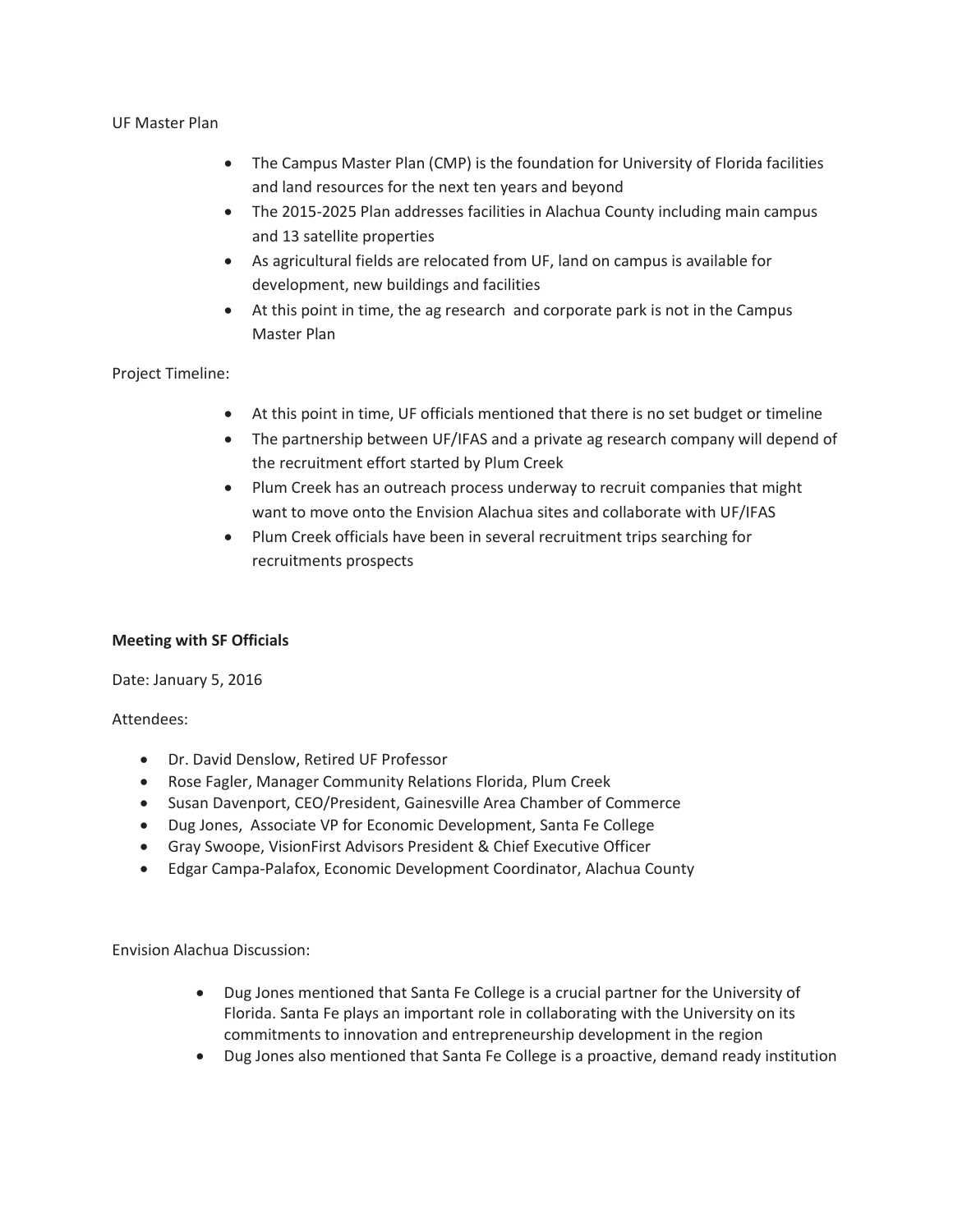- Regarding to the Plum Creek site, Santa Fe College expects to roll things rapidly depending how quick the project moves forward and the amount of companies that are attracted to the region
- Dug Jones also expressed that Santa Fe College would have a more reactive role depending of the companies that come to the region
- Dug Jones mentioned that at this point, projecting the timeline of Santa Fe's involvement in the Envision Alachua project is not feasible, due to the long term timeline and changing conditions
- In regards to Santa Fe College's ability to respond to changing conditions and respond to opportunities, Dug Jones expressed that Santa Fe College has a track record of responding to changing conditions and new trends
	- o A good example of this track record is the recently created Unmanned Aircraft Training class
	- o In order to take advantage of this upcoming trend and the growth of UAS technology, SFC will offer UAS certification courses in partnership with Sinclair College
	- o This is an example of pilot project from SF as a Training Operator

Santa Fe College Commitment in Eastern Alachua County Discussion:

- Dr. Jackson Sasser (President, Santa Fe College) has expressed in the past a strong commitment to provide greater service to East Gainesville residents and expand opportunities for educational attainment
- Currently, Santa Fe College has the Watson Center just 12 miles away from Hawthorne, located in Keystone Heights
	- o 546 students that reside in zip codes 32640, 32641
	- o 19,000 students total (for credit degrees)
	- o Two years continuing education, offer on Hawthorne High School
	- o High School Dual enrollment (28 students) in Hawthorne High School
- Santa Fe College is trying to grown the group from Hawthorne High School
- Indication that Hawthorne High School group would grow if a close option would be offer
- Santa Fe College would be open for a training facility (SF programmatic manager)
- Effective beginning model
- Offering for credit, and continuing education

Santa Fe College Past/Future Expansion:

- Santa Fe College has a history and strong track record of expanding in the last 5 years, and providing training for the jobs of the future
- Davis Center in Archer